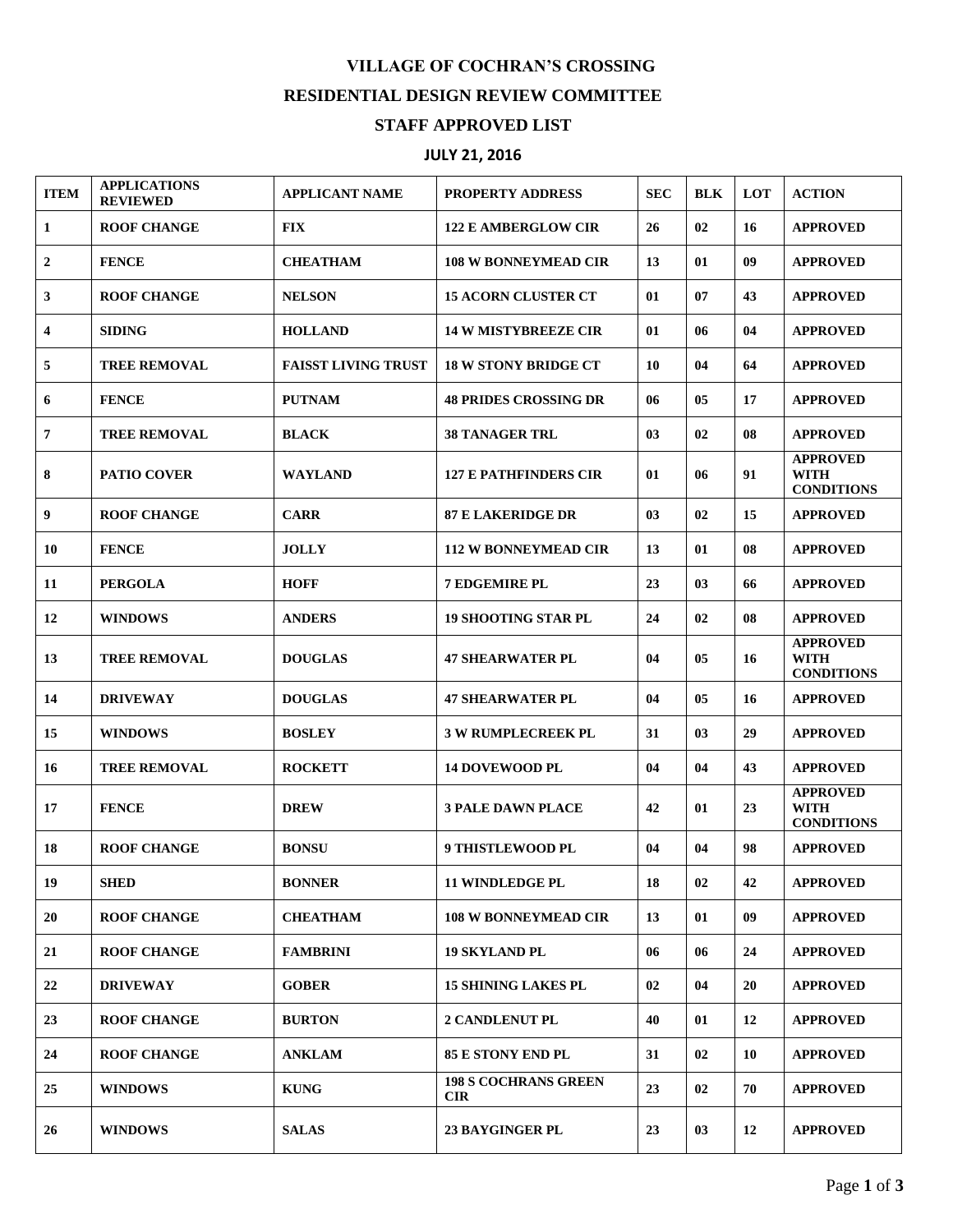| 27 | <b>TREE REMOVAL</b>   | <b>MARTIN</b>       | <b>2 BRYBERRY CT</b>                      | 16 | 0 <sub>3</sub> | 09  | <b>APPROVED</b>                                     |
|----|-----------------------|---------------------|-------------------------------------------|----|----------------|-----|-----------------------------------------------------|
| 28 | <b>FENCE</b>          | <b>JOHNSON</b>      | <b>35 WISTERIA WALK CIR</b>               | 37 | 01             | 09  | <b>APPROVED</b><br><b>WITH</b><br><b>CONDITIONS</b> |
| 29 | <b>TREE REMOVAL</b>   | <b>WRIGHT</b>       | <b>10 HOLLYMEAD DR</b>                    | 08 | 01             | 05  | <b>APPROVED</b>                                     |
| 30 | <b>FENCE</b>          | <b>LYNCH</b>        | <b>54 SKY TERRACE PL</b>                  | 02 | 02             | 111 | <b>APPROVED</b>                                     |
| 31 | <b>FENCE</b>          | <b>MANSOORIAN</b>   | <b>30 W PLACID HILL CIR</b>               | 03 | 01             | 19  | <b>APPROVED</b><br><b>WITH</b><br><b>CONDITIONS</b> |
| 32 | <b>COLOR</b>          | <b>LANGUELL</b>     | <b>43 STONE SPRINGS CIR</b>               | 22 | 03             | 11  | <b>APPROVED</b>                                     |
| 33 | <b>PLAY STRUCTURE</b> | <b>EICHENBERGER</b> | <b>66 MYSTIC LAKE CIR</b>                 | 21 | 01             | 03  | <b>APPROVED</b>                                     |
| 34 | <b>DRIVEWAY</b>       | <b>EICHENBERGER</b> | <b>66 MYSTIC LAKE CIR</b>                 | 21 | 01             | 03  | <b>APPROVED</b>                                     |
| 35 | <b>TREE REMOVAL</b>   | <b>DECKERHOFF</b>   | <b>33 SUMMER CT</b>                       | 29 | 01             | 22  | <b>APPROVED</b>                                     |
| 36 | <b>TREE REMOVAL</b>   | <b>FREYTAG</b>      | <b>75 E LAKERIDGE DR</b>                  | 03 | 02             | 19  | <b>APPROVED</b>                                     |
| 37 | <b>FENCE</b>          | <b>CLAYTON</b>      | <b>3 WHISTLERS WALK PL</b>                | 01 | 05             | 25  | <b>APPROVED</b><br><b>WITH</b><br><b>CONDITIONS</b> |
| 38 | <b>FENCE</b>          | <b>HALVERSON</b>    | <b>114 N CONCORD FOREST</b><br><b>CIR</b> | 41 | 02             | 37  | <b>APPROVED</b><br><b>WITH</b><br><b>CONDITIONS</b> |
| 39 | <b>COLOR CHANGE</b>   | <b>CORMICAN</b>     | <b>14 FLATCREEK PL</b>                    | 24 | 02             | 28  | <b>APPROVED</b>                                     |
| 40 | <b>FENCE</b>          | <b>STEWART</b>      | <b>78 S CONCORD FOREST CIR</b>            | 41 | 02             | 45  | <b>APPROVED</b><br><b>WITH</b><br><b>CONDITIONS</b> |
| 41 | <b>ROOF CHANGE</b>    | <b>MERGIST</b>      | <b>6 SWAN SONG PL</b>                     | 11 | 02             | 16  | <b>APPROVED</b>                                     |
| 42 | <b>ROOF CHANGE</b>    | <b>MATHIS</b>       | <b>115 WIND RIDGE CIR</b>                 | 30 | 02             | 09  | <b>APPROVED</b>                                     |
| 43 | <b>ROOF CHANGE</b>    | <b>PRIESMEYER</b>   | <b>27 TANAGER TRL</b>                     | 03 | 02             | 21  | <b>APPROVED</b>                                     |
| 44 | <b>SLIDING DOOR</b>   | <b>PRIESMEYER</b>   | <b>27 TANAGER TRL</b>                     | 03 | 02             | 21  | <b>APPROVED</b>                                     |
| 45 | <b>FENCE</b>          | <b>PEYTON</b>       | 35 W STONY END PL                         | 31 | 03             | 03  | <b>APPROVED</b>                                     |
| 46 | <b>SIDING</b>         | <b>MARIANOS</b>     | <b>10 SHINYROCK PL</b>                    | 17 | 01             | 32  | <b>APPROVED</b><br><b>WITH</b><br><b>CONDITIONS</b> |
| 47 | <b>TREE REMOVAL</b>   | <b>HULETT</b>       | <b>190 GOLDEN SHADOW CIR</b>              | 04 | 03             | 10  | <b>APPROVED</b>                                     |
| 48 | <b>WATER SOFTENER</b> | <b>LAMBIN</b>       | <b>15 ABBEY BROOK PL</b>                  | 06 | 03             | 27  | <b>APPROVED</b>                                     |
| 49 | <b>GENERATOR</b>      | <b>WOLF</b>         | <b>10 OUIET OAK DR</b>                    | 05 | 01             | 53  | <b>APPROVED</b><br><b>WITH</b><br><b>CONDITIONS</b> |
| 50 | <b>PATIO</b>          | <b>BROCK</b>        | <b>62 THUNDERCREEK PL</b>                 | 25 | 03             | 48  | <b>APPROVED</b>                                     |
| 51 | <b>GENERATOR</b>      | <b>HUGHES</b>       | <b>4 GINGERWILDE PL</b>                   | 27 | 01             | 28  | <b>APPROVED</b><br><b>WITH</b><br><b>CONDITIONS</b> |
| 52 | <b>PLAY STRUCTURE</b> | <b>FISHER</b>       | 34 STARGAZER PL                           | 28 | 01             | 11  | <b>APPROVED</b>                                     |
| 53 | <b>FENCE</b>          | <b>HOOD</b>         | <b>54 CASCADE SPRINGS PL</b>              | 02 | 04             | 29  | <b>APPROVED</b><br><b>WITH</b><br><b>CONDITIONS</b> |
| 54 | <b>COLOR</b>          | <b>FAISST</b>       | <b>3 W STONY BRIDGE CT</b>                | 10 | 04             | 80  | <b>APPROVED</b>                                     |
| 55 | <b>TREE REMOVAL</b>   | <b>JORDAN</b>       | <b>75 N FLORAL LEAF CIR</b>               | 28 | 02             | 12  | <b>APPROVED</b>                                     |